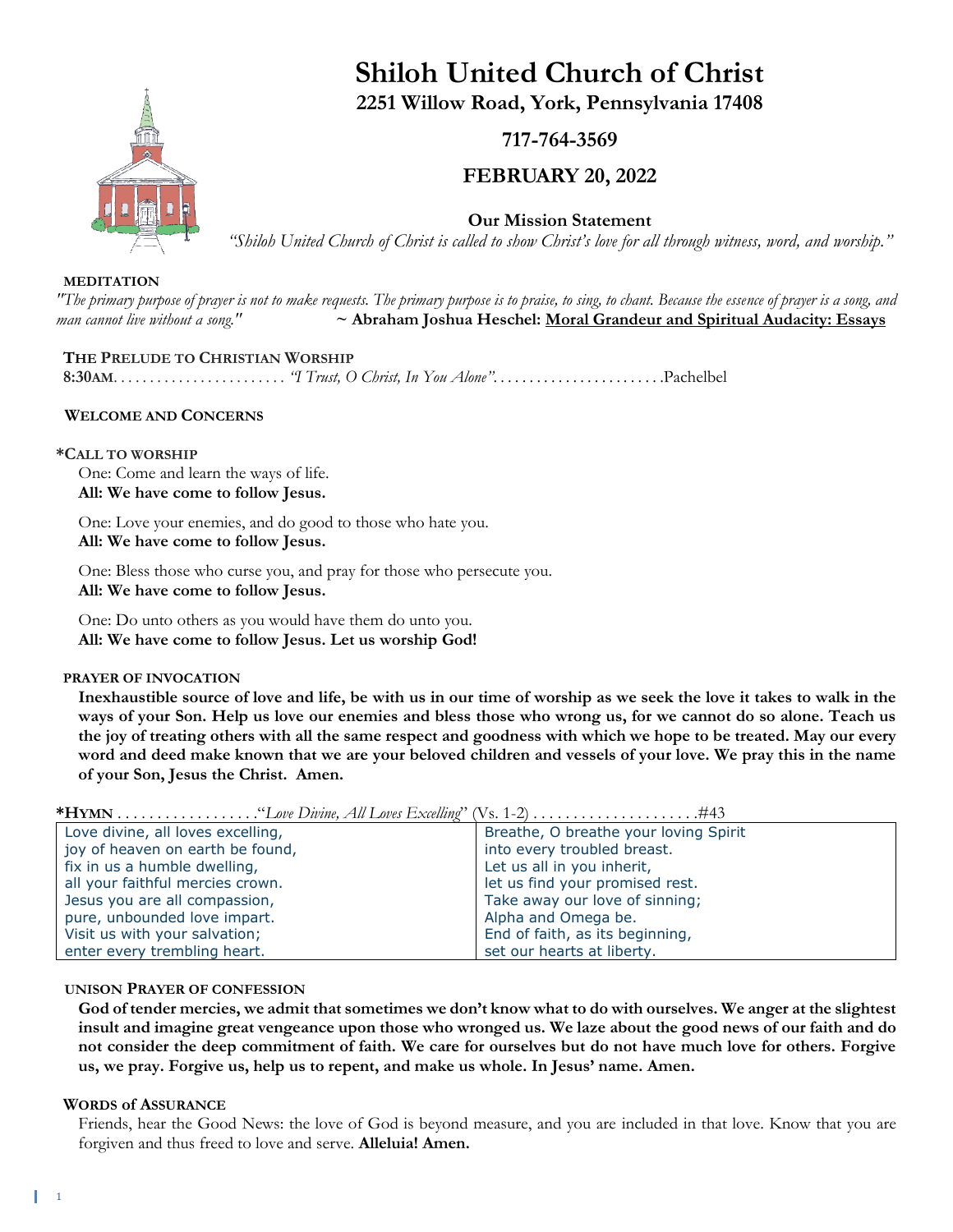#### **EXCHANGING THE PEACE OF CHRIST (***Please wave to one another***)** Let us greet each other in Christian Friendship. The peace of God be with you. **And also with you.**

#### **CHILDREN'S TIME**

All children (including infants) and youth who desire to come forward for the Children's Sermon are welcomed and encouraged to do so. *Parent's/caregivers are welcome to accompany their child during the children's message.*

**\*HYMN** . . . . . . . . . . . . . . . . . . . "*Sing Them Over Again to Me"* (Vs 1 & 3) *. . . . . . . . . . . . . . . . . . . .*#319 Sing them over again to me, Wonderful words of life; Let me more of their beauty see, Wonderful words of life; Words of life and beauty Teach me faith and duty. Refrain: Beautiful words, wonderful words, Wonderful words of life; Beautiful words, wonderful words, Wonderful words of life. Sweetly echo the gospel call, Wonderful words of life; Offer pardon and peace to all, Wonderful words of life; Jesus, only Savior, Keep me with you forever. [Refrain]

#### **WITNESS TO OUR SACRED STORY**

Genesis 45:3-11, 15; Psalm 37:1-11, 39-40

**8:30AM & 11:00AM CHAMBER CHOIR** . . . . . . . . . . . . . . . . . . ."*Be Still*". . . . . . . . . . . . . . . . . . . .Beebe

Gospel Reading: Luke 6:27-38

 **SERMON** "*A Lesson On Love*"

**\*HYMN**. . . . . . . . . . . . . . . . . . . . . . ."*Spirit, Spirit of Gentleness* " (Vs. 1 & 4) . . . . . . . . . . . . . . . . . . . . #286

| [Refrain] Spirit, spirit of gentleness, | You moved on the waters,           | You call from tomorrow,        |
|-----------------------------------------|------------------------------------|--------------------------------|
| blow through the wilderness,            | you called to the deep,            | you break ancient schemes.     |
| calling and free,                       | then you coaxed up the mountains   | From the bondage of sorrow     |
| Spirit, spirit of restlessness,         | from the valleys of sleep;         | all the captives dream dreams; |
| stir me from placidness,                | and over the eons                  | our women see visions,         |
| wind, wind on the sea.                  | you called to each thing;          | our men clear their eyes.      |
|                                         | "Awake from your slumbers"         | With bold new decisions        |
|                                         | and rise on your wings." [Refrain] | your people arise [Refrain]    |

#### **PASTORAL PRAYER SILENT PRAYER**

#### **THE LORD'S PRAYER**

**Our Father, who art in heaven, hallowed be thy name. Thy kingdom come. Thy will be done, on earth as it is in heaven. Give us this day our daily bread. And forgive us our sins, as we forgive those who sin against us. And lead us not into temptation, but deliver us from evil. For thine is the kingdom, and the power, and the glory forever. Amen.**

#### **PRESENTING OUR TITHES AND OFFERINGS BEFORE GOD**

#### **INVITATION TO THE OFFERING**

Jesus said, "Give, and it will be given to you. A good measure...running over, will be put into your lap; for the measure you give will be the measure you get back." Let us gather our gifts together and offer them to God in gratitude and praise.

#### **\*OFFERTORY RESPONSE** "Doxology" . . . . . . . . . . . . . . . . . . . . . . . . . . . . . . . . . . . . . . . . # 780

**Praise God from whom all blessings flow; Praise God all creatures here below;**

**Praise God above, You heavenly host: Praise Father, Son, and Holy Ghost. Amen.**

#### **\*PRAYER OF DEDICATION**

**Source of every blessing, as you sent Joseph into Egypt to save the world from famine, you sent Jesus into our lives to save us from selfishness and greed. For teaching us to treat others as we would have them treat us, we give you our thanks and praise. Bless these gifts, that we have received from your bounty, and send them forth to those in need, whether they be friend or foe. For all are your beloved children and our sisters and brothers. Amen.**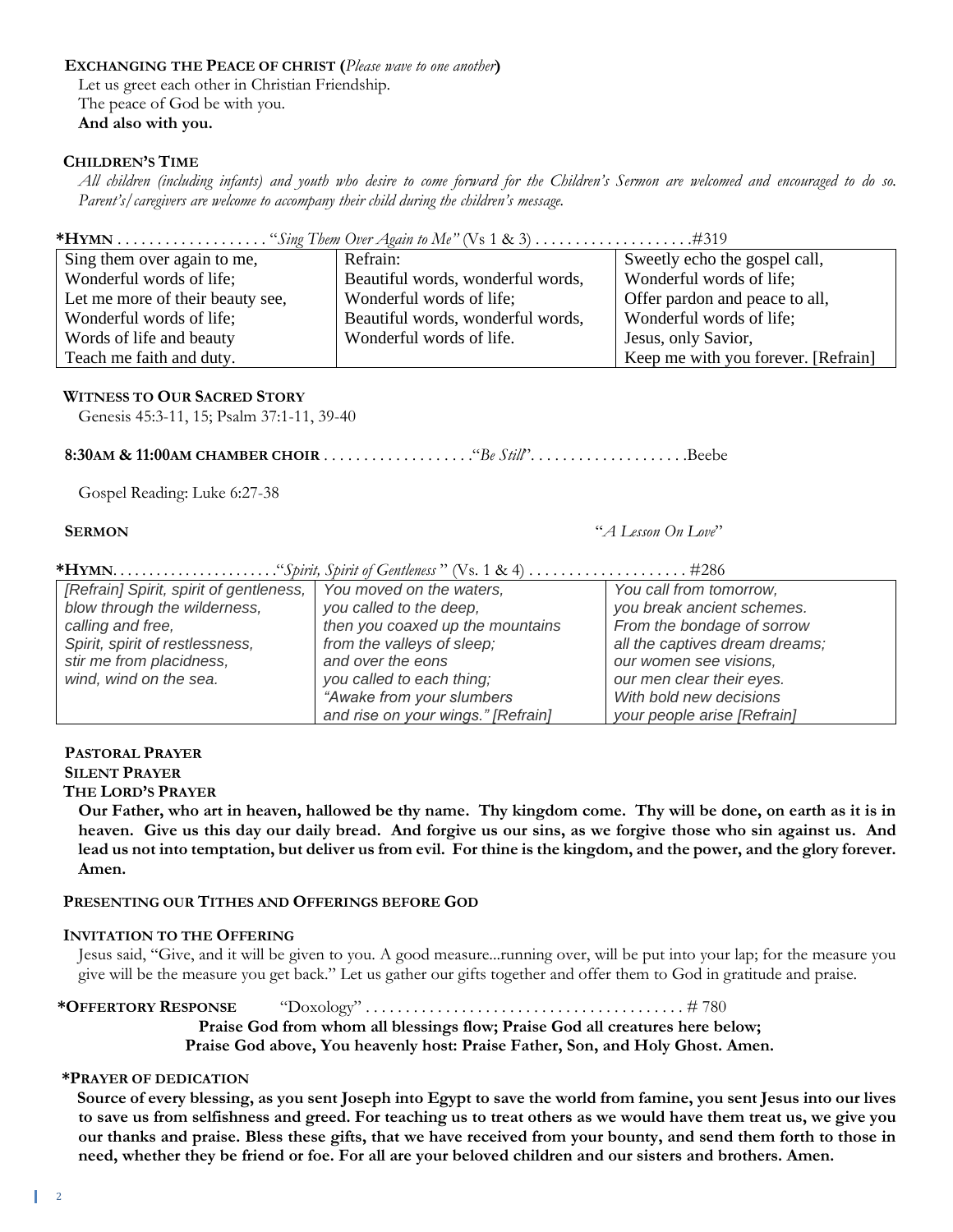| Joyful, joyful, we adore You,          | All Your works with joy surround You, | Mortals, join the mighty chorus,    |  |
|----------------------------------------|---------------------------------------|-------------------------------------|--|
| God of glory, God of love;             | Earth and heaven reflect Your rays,   | Which the morning stars began;      |  |
| Hearts unfold like flowers before You, | Stars and angels sing around You,     | Boundless love is reigning over us, |  |
| Opening to the sun above.              | Center of unbroken praise;            | Reconciling race and clan.          |  |
| Melt the clouds of sin and sadness;    | Field and forest, vale and mountain,  | Ever singing, move we onward,       |  |
| Drive the storms of doubt away;        | Flowery meadow, flashing sea,         | Faithful in the midst of strife;    |  |
| Giver of immortal gladness,            | Chanting bird and flowing fountain    | Joyful music leads us onward        |  |
| Fill us with the light of day!         | Teach us what our praise should be!   | In the triumph song of life.        |  |

#### **BENEDICTION**

One: Go with God's blessings.

**All: As followers of Jesus, we will love our enemies and do good to those who hate us.**

One: Go with God's blessings.

**All: As followers of Jesus, we will bless those who curse us and pray for those who persecute us.** One: Go with God's blessings.

**All: As followers of Jesus, we will do unto others as we would have them do unto us.**

One: Go with God's blessings, with the power of the Holy Spirit, in Jesus' name. **AMEN.**

#### **POSTLUDE**

 **8:30AM**. . . . . . . . . . . . . . . . . . . . . . . . . . ."*Our Hearts in Christian Love*". . . . . . . . . . . . . . . . . . . . . . .Roberts

## **WE ARE DELIGHTED THAT YOU JOINED US FOR WORSHIP TODAY!**

- ➢ **THE ALTAR FLOWERS** are presented to the glory of God and in loving memory of Robert R. Reisinger by Randy, Deb and Tyler Reisinger.
- THE BULLETINS are dedicated to the glory of God and in honor of Vivian Brenneman's 97th Birthday by Jeff and Cheryl Hershey.
- ➢ **LITURGIST**: **8:30AM**: Brad Jacobs **11:00AM**: Linda Little **We are in search of additional Liturgists for both services. Please contact Sara Jacoby at 717-764-4520 if you are interested.**
- ➢ **USHERS**: **8:30AM**: Jeanie Bentzel **11:00AM**: Tammy Hildebrecht
- ➢ **GREETERS**: **8:30AM** Beverly & Milton Hoak **11:00AM**: Volunteer
- ➢ **NURSERY DUTY**: **8:30AM** Tim & Katie Bentzel **11:00AM** Volunteer
- ➢ **MUSIC: 8:30AM** Sandy Bamberger & Handbell Choir **11:00AM** Joan Hamme & Handbell Choir
- ➢ **VIDEO TEAM**: Lew Wallace, Sallie Hagerman, Dani Bentzel, Reen Bentzel, Matt Hildebrecht, Jaron Flickinger

## **WE WOULD LIKE TO THANK ALL OF THE VOLUNTEERS AND MUSICIANS FOR PROVIDING THE WORSHIP MUSIC THIS SUNDAY!**

### **PRAYERS FOR THE WEEK:**

#### **Morning Prayer** (by Lysa Terkeurst)

Loving God, May nothing separate me from you today. Teach me how to choose only your way today so each step will lead me closer to You. Help me walk by the Word and not my feelings. Help me to keep my heart pure and undivided. Protect me from my own careless thoughts, words, and actions. And keep me from being distracted by my wants, my desires, my thoughts on how things should be. Help me to embrace what comes my way as an opportunity... rather than a personal inconvenience. And finally, help me to rest in the truth of Psalm 86:13, "Great is your love toward me." In Jesus' name. Amen.



### **Evening Prayer** (by Rebecca Barlow Jordan)

Bless us with rest tonight, Jesus, and a good night's sleep. Forgive us for the things we did today or when we did not love or honor You with our whole heart. Thank you for loving us so much and that you know us through and through. We need your help every day, and we thank you for the strength you give and for helping us know that with you, even hard things are possible. Bless our family and our home, and keep us safe through the night. May your angels guard us and watch over us, just like you promised. Amen.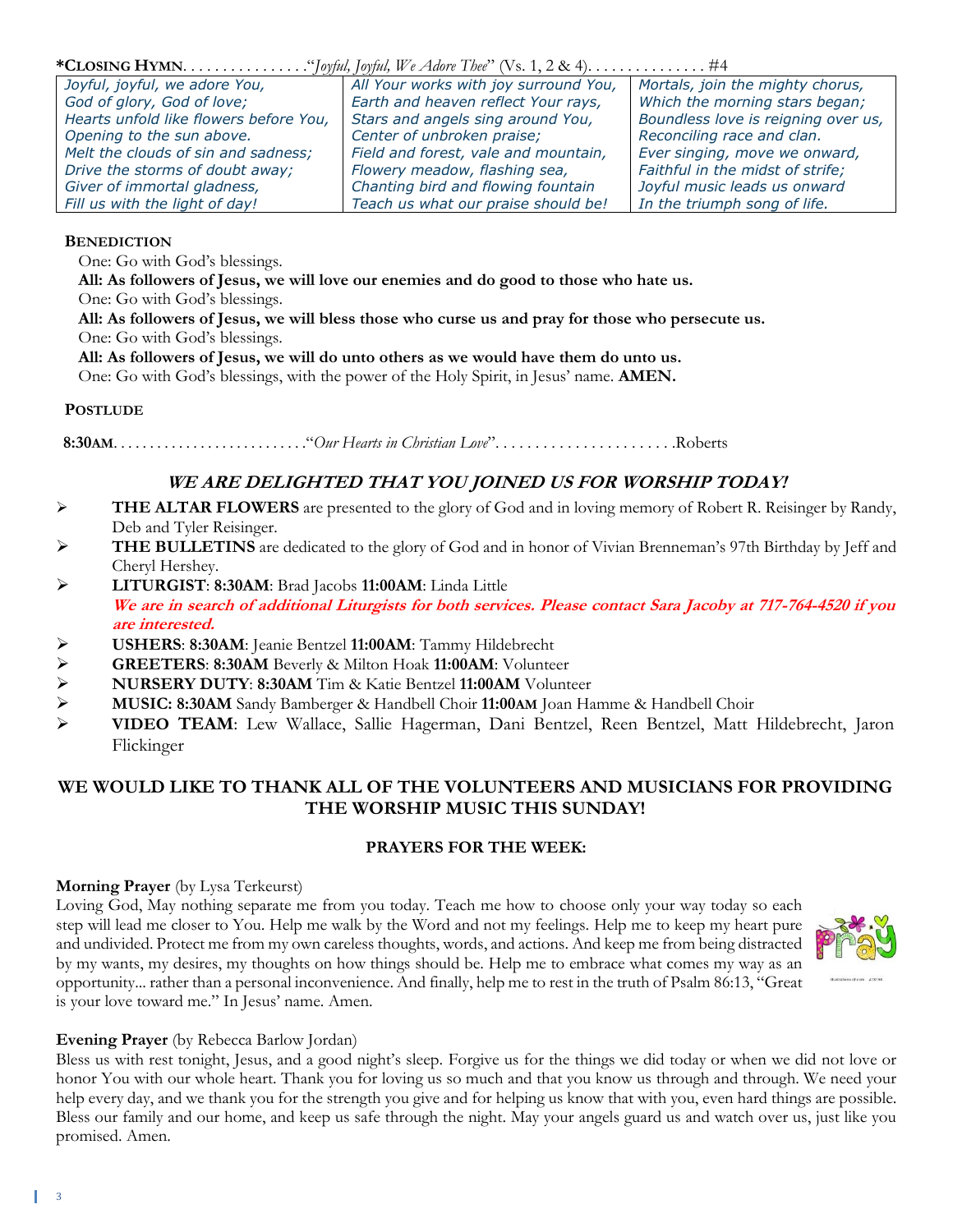#### **PRAYERS FOR OUR COMMUNITY OF FAITH**

Chuck and Sandy Baboian, Julene Bechtel, Jim Sr. and Rosemary Bentzel, Rosabel Bentzel, Joyce Bowers, Oscar Bupp, Uble & Nan Frost, Mark Garber, Beverly Hoak, Bev Kirk, Donna Krone, Dottie Limbert, Catherine Lochman, Marguerite Lochman, Arlene Myers, Joanne Overmiller, Randy Reisinger, Cindy Repman, Jessie Sechriest, Sue Trimble, Stewart Wagner, Elva Winter

#### **THOSE WHO GRIEVE FOR THEIR LOVED ONES**

The Jordan Family, The Hohenshilt/Jordan Family, The Rodgers Family, The Matthews/Curren Family, The Myers Family, The Keith Family, The Anstein Family, The Wagner Family



#### **GRIEF SUPPORT GROUP**

Pastor Melinda would like to start a **grief group in March**, at the beginning of Lent. Please let her know if you, a family member or a friend is interested in joining it. The group will follow the book called "Good Grief" by Granger Westberg that goes through the stages of grief and helps us integrate a painful loss into our daily lives. You can never "get over" losing someone, but you can still live a meaningful life, filled with hope, joy, and love. If you have any questions about the group, please call the office or Pastor Melinda.

The American Cancer Society is holding a longtime favorite spring fundraiser**, Daffodil Days**! The campaign will once again celebrate the arrival of spring. Bunches of daffodils are available for \$10.00. Mini Potted Daffodils will be on sale for \$15.00 each. Bunches of colorful tulips may be purchased for \$15.00. Envelopes for your orders may be found on the tables in the narthex. All orders must be received by **Sunday, February 20**. Please make checks payable to the American Cancer Society. The Mini-Potted Daffodils will be displayed in the sanctuary on **Sunday, March 27.**

> **Zook's** is having a Homemade Meat Pie sale to benefit the **Friends of Limon and our missionaries Sally and Crosby Johnston**. Orders will be taken through **Sunday, February 27 and may be picked up on Thursday, March 17 between 4-6 p.m. in room 100**. Order blanks will also be available in the gallery for your convenience. Please pay when submitting your order. Any questions may be directed to Marsha Reiber.

**OFFERING** is continually being collected for our missionaries, **Sally Jane and Crosby Johnson**.

#### **IMPORTANT MESSAGE:**

From the beginning of the Covid-19 outbreak, Shiloh UCC has relied on Community Transmission rates (i.e. low, moderate, substantial, high) to guide our recommended precautionary measures. Our benchmark for social distancing and masking requirements go into effect when transmission rates in York County reach substantial (50-100 cases/100,000 and percentage of positive cases >5%). As of **February 17, the Community Transmission rate for York County is HIGH (197/100,000 and positivity rate is 12.78%). There are a total of 25,869 cases in Pennsylvania and 885 of those are in York County. The CDC is encouraging everyone to wear a mask in public, indoor settings.**

Please join us during the Sunday School hour for an eight week **"Journey Through the Psalms"**. The class will begin on **March 6th in Room 202 from 9:45 to 10:45**. The Psalms teach us that there are many different kinds of prayer and ways to pray to God. The Psalms remind us that faith includes struggle and doubt as well as gratitude and celebration. The course will feature eight video lessons by Dr Denise Dombrowski Hopkins plus small group discussion and activity.



Please contact the office if you're interested in **sponsoring bulletins**. The cost is \$20 and may be placed in your regular offering envelope. Please call the church office **2 weeks prior** your desired date to have your "Special" wording placed in the bulletin.

**GROCERY GIFT CARDS = CONTRIBUTION TO CHURCH.** Weis and Giant grocery gift cards are available for purchase in the gallery. For every dollar of gift cards purchased, \$.05 is donated to the church by the grocery store. This contribution is used to support our Missionaries, Sally Jane and Crosby Johnson in Costa Rica.



Mission Fund